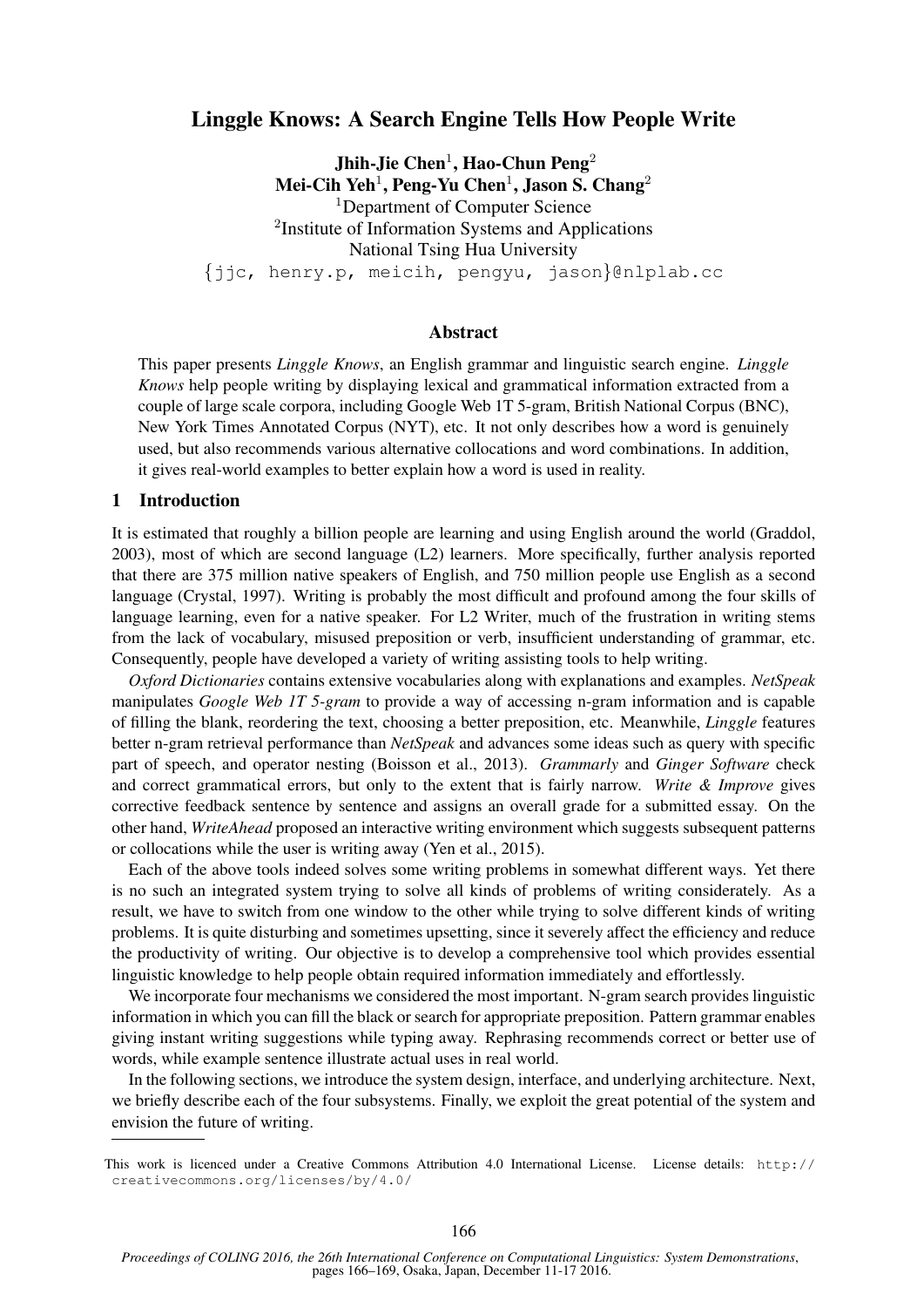|                                                                                              | <b>Linggle Knows</b> |                          |             |         |
|----------------------------------------------------------------------------------------------|----------------------|--------------------------|-------------|---------|
| remove the ban                                                                               |                      | $\bullet$<br>$\mathsf Q$ | <b>HELP</b> |         |
|                                                                                              |                      |                          |             |         |
|                                                                                              |                      |                          |             |         |
| <b>Grammar Patterns</b>                                                                      | rephrase             | percent                  | count       | example |
| [N] ban on something of something 77                                                         | lift the ban         | 39%                      | 26113       | ÷       |
| whether the ban on the use of the milk BST should 12<br>[N] ban on something in something 46 | remove the ban       | 16%                      | 10874       | ÷       |
| to the worldwide ban on trade in elephant products in 11<br>[N] ban on something 266         | remove the block     | 6%                       | 3675        | ÷       |

Figure 1: Example using *Linggle Knows* typing "remove the ban".

# 2 Linggle Knows

To establish user friendly, our design is to be simple and intuitive. Again, our objective is to develop a comprehensive tool helping people obtain information immediately and effortlessly. We build *Linggle Knows* as a web application, which can be accessed easily through browsers whenever using computer, laptop, or tablet. As shown in Figure 1, *Linggle Knows* is accessible at https://linggle-knows. herokuapp.com.

# 2.1 User Interface

Aiming at improving the productivity of writing, we design the interaction to be simple and intuitive. The interface purely consists of a search box and a result area. Instant feedback is received while entering words in the search box. The result is rendered in a clear and straightforward way so that users can find desired information right away. Moreover, n-gram search is very powerful but requires a certain understanding of linguistics, which is not innate in everyone. If one uses the query operator, n-gram information is displayed. Otherwise, our system shows writing suggestion based on grammar patterns and paraphrase recommendation. Interface characteristics described above reflects the design philosophy to be simple and intuitive.

# 2.2 System Architecture

To develop a robust and reliable system, we implement the four main components separately which can be accessed in a standard way. Each independent component can be accessed through RESTful API in JSON format, which is universal and can be easily utilized. The main system retrieves different information from the four independent subsystems through the universal interface mentioned above.

# 3 N-gram

We adopted the query functions described in (Boisson et al., 2013), whereas a different set of query operators is defined. The syntax of the patterns for n-grams is shown in Figure 2, and the explanation and examples are described in the following subsection.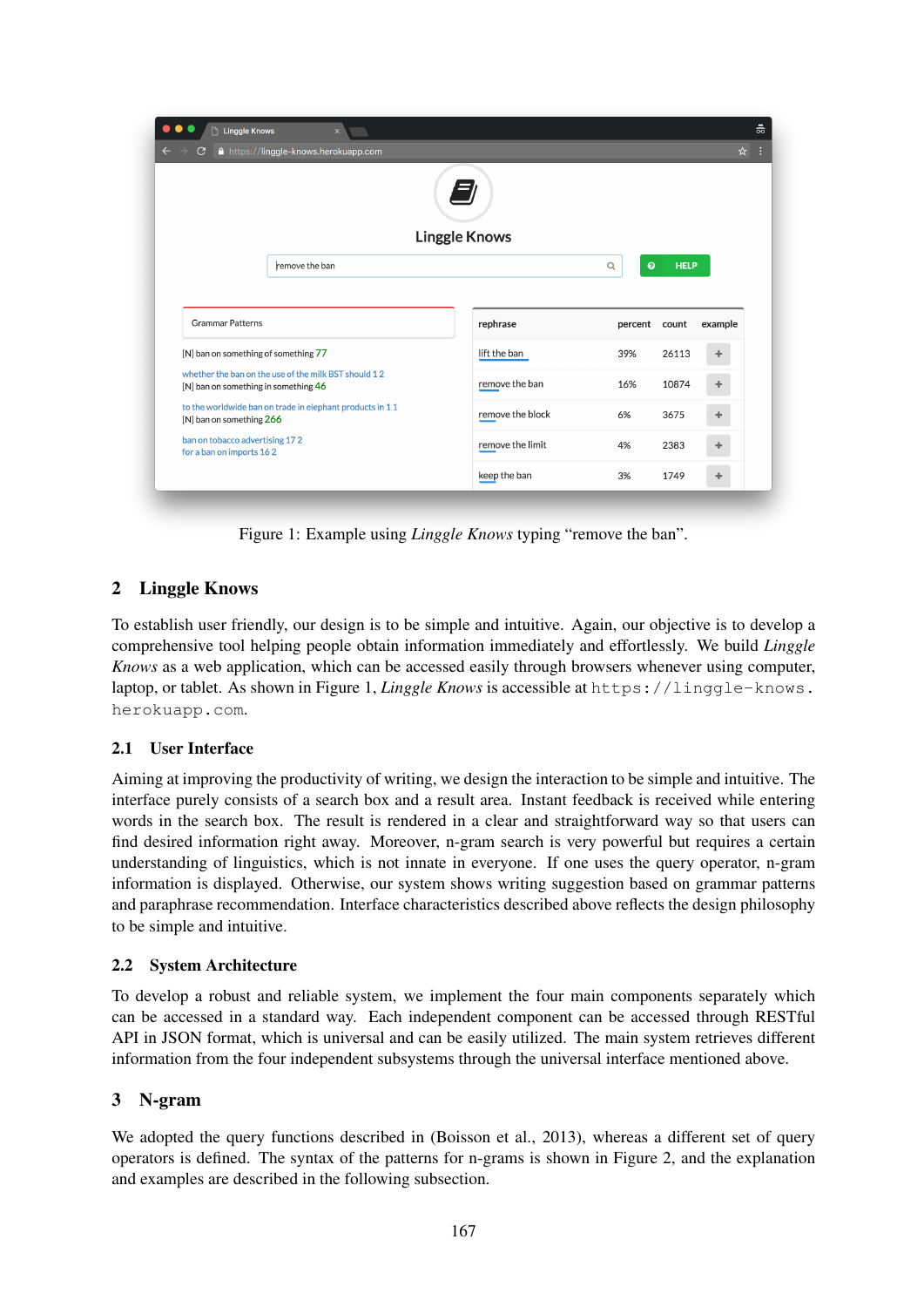| <b>Operators</b> | Description                                                                                        | Example                     |
|------------------|----------------------------------------------------------------------------------------------------|-----------------------------|
| ∗                | match zero or more words                                                                           | play * role<br>listen music |
|                  | match any word                                                                                     |                             |
|                  | search for the similar words of TERM                                                               | reliable person             |
| $\overline{?}$   | search for TERM optionally                                                                         | listen ?to music            |
|                  | either TERM1 or TERM2                                                                              | receive/accept education    |
| PoS.             | search for word with specific part-of-<br>speech tag.<br>$(v, n, adi, adv, prep, det, coni, pron)$ | v. det. report              |

Figure 2: Query operator instruction

### 3.1 Query Instruction

Wildcard enables the users to query zero, one or more arbitrary words up to five words in total. (i.e., "play \* role" is intended to search for a maximum distance of three words.) Besides, the "?" operator before a word stands for a search of n-grams with or without the word. (i.e., one wanting to determine whether to use the word "to" between listen and music, then one can make the query "listen ?to music.") Yet another operation "/" is to search for information related to word choice. (i.e., "receive / accept \* education" can be used to reveal that receive education is used much more often than accept education.) Finally, a set of PoS symbols is defined to support queries that need more precision than the symbol "<sup>2</sup>.

### 4 Pattern Grammar

Pattern grammar identifies the syntactic information of individual lexical terms (Hunston et al., 1996). As envisioned by(Hearst, 2015), writing software can be more effective if they can facilitate intensive interaction while writing in progress. (e.g., giving feedback for every word entered even with only partially written sentences or incomplete paragraphs). As described in (Yen et al., 2015), grammar patterns can be used to give instantaneous feedback while typing away, and such information can be extracted by generalizing the words nearby a term. In Figure 1, *Linggle Knows* provides writing suggestions by displaying extracted patterns along with examples.

# 5 Paraphrases and Corrections

Paraphrasing is the action of restating meaning using different words. It has been shown that for the English Language Leaners (ELLs) the inability in paraphrasing may hinder the writing skills and the ability of expression (Ismail and Maasum, 2009) . To help ELLs, a promising approach is automatic paraphrase generation (APG). In this section, we introduce a new strategy for extracting synonyms from large scale monolingual corpus, and then automatic paraphrase generation with corrections.

### 5.1 Synonyms Extraction

We separate this stage into two steps. First, we extract potential synonyms from a larges scale monolingual corpus (e.g., BNC), by exploiting different kinds of surface patterns (i.e., "ADJ and ADJ", "ADJ or ADJ", "NOUN but NOUN", etc.), to the extent of adjective, verb, adverb, and noun.

However, these extracted potential synonyms may contain some noise. In order to filter out nonsynonyms, we apply rank ratio (RR) statistics (Deane, 2005) and adjust the overlap coefficients of our strategy. Finally, we tune both the RR and overlap coefficient thresholds to refine extracted synonyms.

### 5.2 Automatic Paraphrases Generation

We exploit Web-scale n-grams and word embedding to automatically generate paraphrases. First, we use large scale monolingual corpora to train a word2vec model (Mikolov et al., 2013a; Mikolov et al., 2013b). Second, we store each word with its corresponding vector, as well as its synonyms mentioned above into a database.

At run-time, words in the given query are substituted by their synonyms to derive candidate paraphrases. However, substituting blindly may lead to awkward phrases and sentences. To resolve this